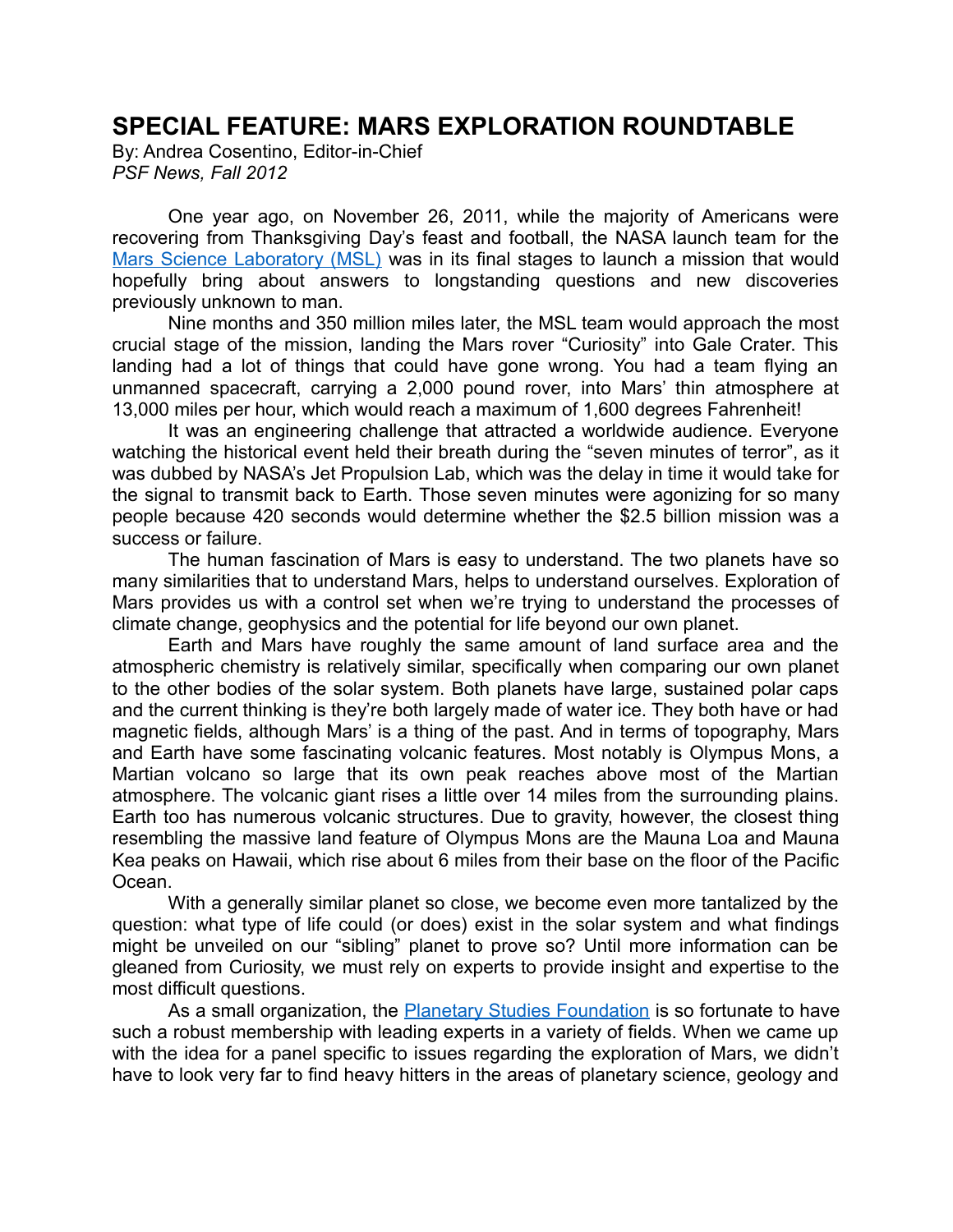geochemistry to answer our questions and share with us their expertise in these respected fields.♦



*Image:[INASA/JPL-Caltech/Malin Space Science Systems](http://www.nasa.gov/mission_pages/msl/multimedia/pia16239.html)*

# **MEET THE EXPERTS**

# **William "Bill" Hartmann, Ph.D.**

# **Scientist, Writer and Painter**

Dr. Hartmann has done extensive research in the origin and evolution of planets and planetary surfaces, as well as the small bodies of the solar system. He has authored three college level textbooks in astronomy and planetary science and is also a space artist. He has been commissioned twice by the NASA Fine Arts Program.

# **Anthony "Tony" Irving, Ph.D.**

# **Geochemist, Meteorite Expert and Professor - University of Washington**

Dr. Irving is an Australian-born geochemist who spent his early career working with lunar fragments from the Apollo missions. He is a Lunar and Martian meteorite expert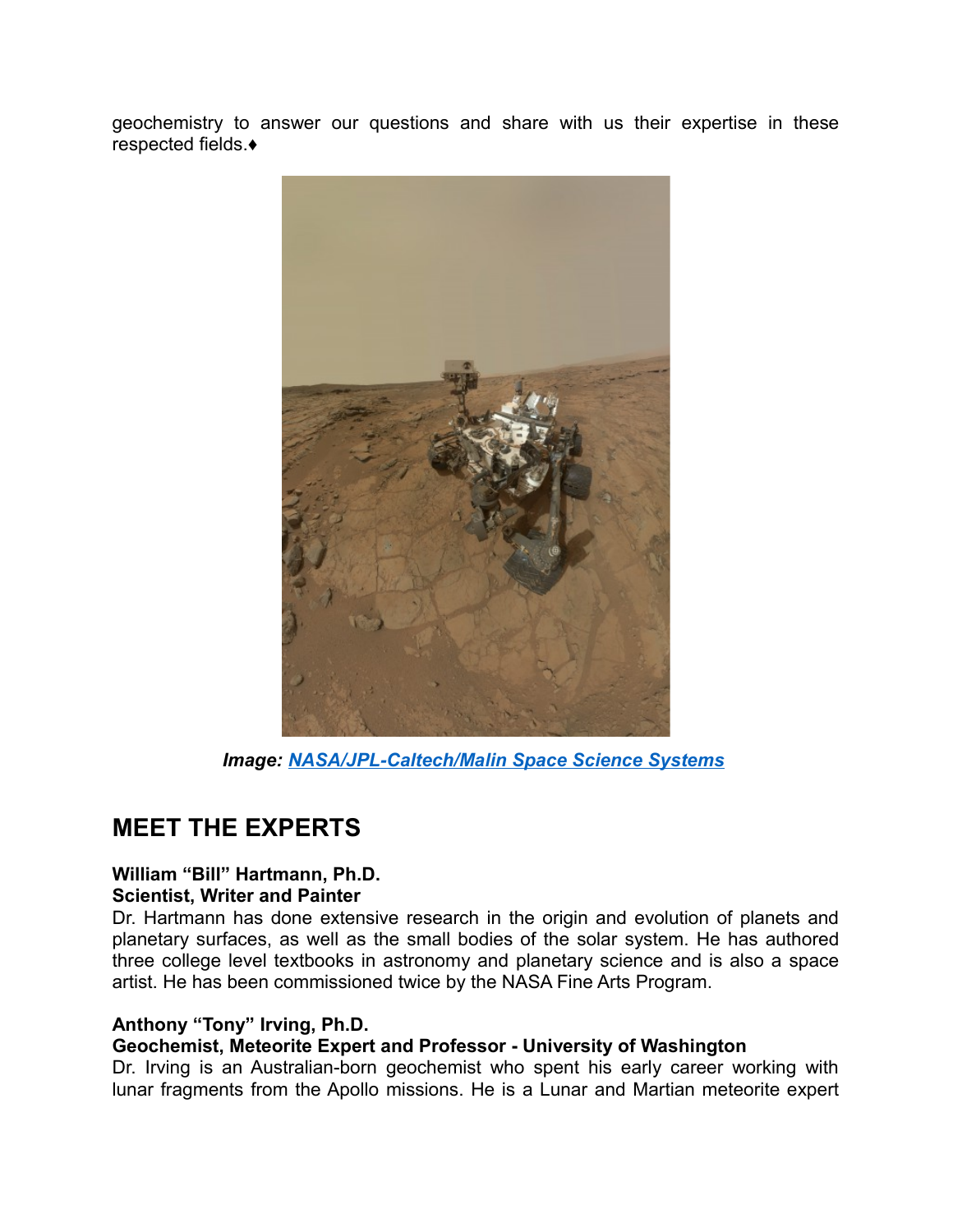and is highly recognized for the sheer quantity of Martian meteorites he has analyzed. He also works as a geology professor affiliated with the University of Washington.

# **Harrison "Jack" Schmitt, Ph.D.**

#### **Geologist, Astronaut - Apollo 17**

Dr. Schmitt participated on the last lunar mission, Apollo 17, as Lunar Module Pilot in 1972. As the only geologist of the crew, he collected rock samples which have been called "without doubt the most interesting sample returned from the Moon" by NASA's Lunar Sample Compendium. In 1975, He resigned from NASA to seek election to the U.S. Senate representing the state of New Mexico for one term and was the ranking Republican member of the Science, Technology and Space Subcommittee. In addition, he is an adjunct professor of the University of Wisconsin-Madison, chair of the NASA Advisory Council and published author.

#### **Paul P. Sipiera, Ph.D.**

#### **Adjunct Curator of Meteorites – Field Museum, PSF Founder**

Dr. Sipiera is President and Chief Executive Officer of the Planetary Studies Foundation. He is professor emeritus of geology and astronomy at William Rainey Harper College in Palatine, IL. He currently serves as Adjunct Curator of Meteorites at the Field Museum of Natural History in Chicago at the Robert A. Pritzker Center for Meteoritics and Polar Studies. In addition, Dr. Sipiera is a renowned meteorite expert having gone on numerous missions to Antarctica in search of meteorite specimens.

# *PSF QUESTION: Concerning Mars exploration, do you think more can be gained from human exploration than robotic missions?*

**Bill Hartmann:** Yes, if either could be delivered to Mars easily. Of course the problem is that humans are much harder and more costly to get there. The day will come…

**Tony Irving:** I think both have value, but judging from the history of geological discoveries on Earth by humans, it will eventually be necessary to have real time human involvement on the surface of (or at least in orbit around) Mars.

**Jack Schmitt:** Ultimately, trained and experienced field geologists, biologists, and geophysicists will gain far more knowledge through field exploration than will robots. This has always been the case when new environments become accessible to humans. Robots are valuable in gathering data in environments not accessible to humans and in helping to plan future field exploration where humans can follow. Also, robots can followup human field exploration to gather new data not previously recognized as important.

**Paul Sipiera:** The Apollo moon missions proved the value of having "in situ" human participation for their ability to immediately recognize unusual specimens and to make quick decisions to change the "game plan" when the need arises. On the other hand, robots can go places where no humans can survive. Humans should return to the Moon and continue our exploration where Apollo left off, and our deep-space robotic missions should continue to amaze us with their magnificent findings.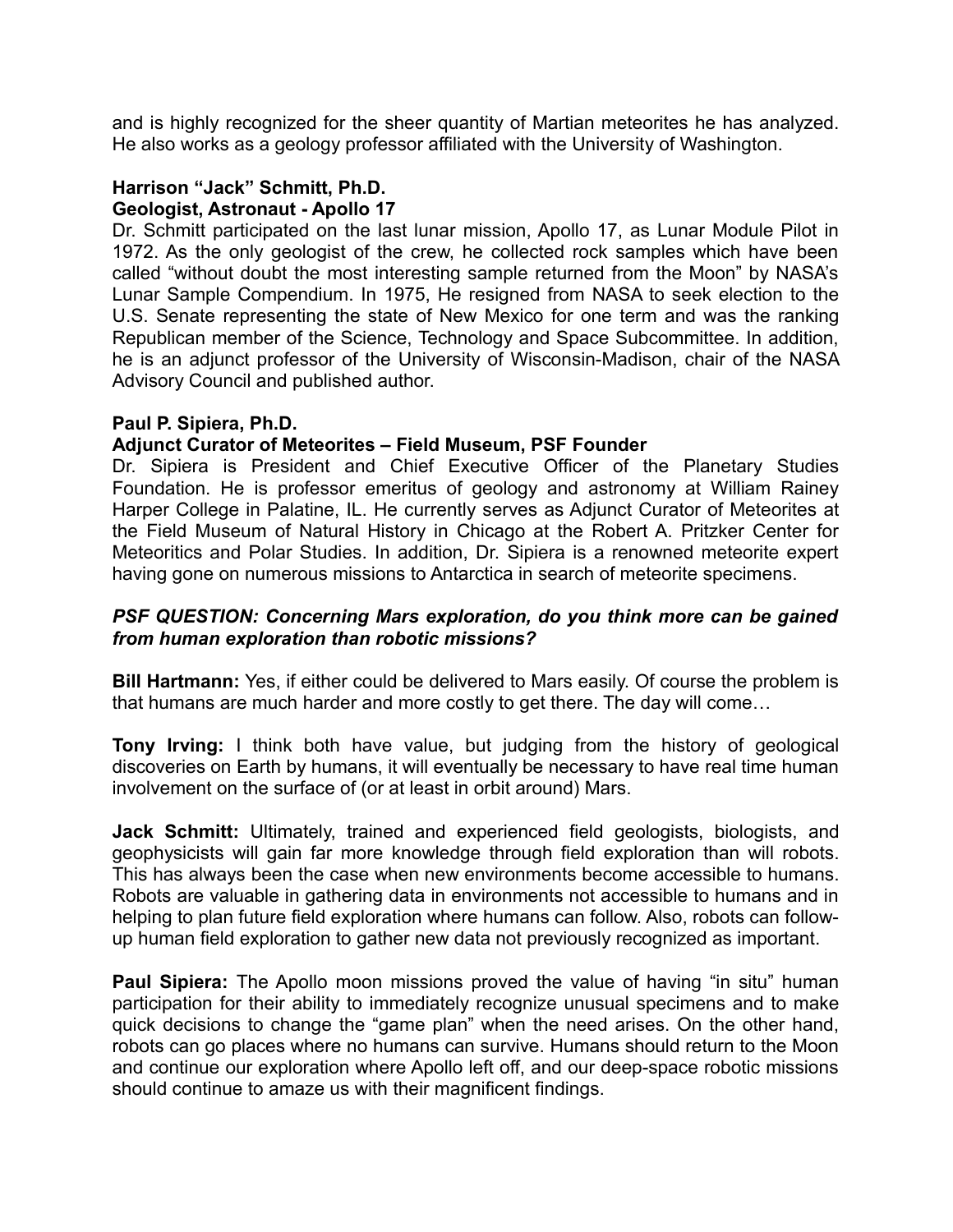# *PSF QUESTION: Beginning in the 1960's, there was a lot of national support behind the Apollo program. What do you think it will take to change the country's current attitude towards the continuation of human exploration of space?*

**Tony Irving:** I think there actually is a lot of public support for space exploration, because people are intrinsically curious. With regard to Mars, I would like to see the scientific goals expanded beyond the "follow the water" theme.

**Jack Schmitt:** National leaders that recognize and can articulate the importance of American geopolitical leadership in all major areas of human endeavor. That leadership remains necessary to the protection of human freedom on Earth and eventually in the Solar System and beyond.

**Paul Sipiera:** The culture of the 1960's was based on the previous generation's hard work and sacrifice. The biggest difference between today and the 1960's can be attributed to our problems with the economy and our loss of the "can-do" spirit that was so evident during World War II and into the "Cold War". Human exploration beyond our planet will once again become popular when the United States sets itself a realistic, achievable goal based on a technologically sound plan to achieve that end. For the present, Mars rovers and images from deep-space probes will continue to fuel the human imagination.

**Bill Hartmann:** Unfortunately, it probably needs a perceived competitive challenge from other countries. More ideally, it would be a move to express our humanity by a truly global venture with many nations cooperating.

# *PSF QUESTION: Do you think human exploration of Mars will be through government, private sector or both?*

**Jack Schmitt:** The American government will need to lead the initiative at the outset, however, the technological and resource foundations created by the private sector in the development of lunar Helium-3 fusion energy will greatly reduce the difficulty and cost of early visits to Mars. Eventually, as with the Moon, economic possibilities for settlements on Mars may result in a shift from government to private leadership.

**Paul Sipiera:** I feel that the private sector is in a very good position to take over from government-run space programs, especially with human space flight. Private corporations have the ability to "cut-through" most of the bureaucracy and "red-tape" associated with governmental programs and probably will get the job done cheaper and faster in the process. Two good examples can be found in [Richard Garriott's](http://richardgarriott.com/) flight to the International Space Station and Elon Musk's success with his [Space X Corporation.](http://www.spacex.com/)

**Bill Hartmann:** I suspect it will be a communal adventure organized by several nations. I am very concerned, however, about the concept of private companies, international corporations or nations following a 16th century model and trying to establish ownership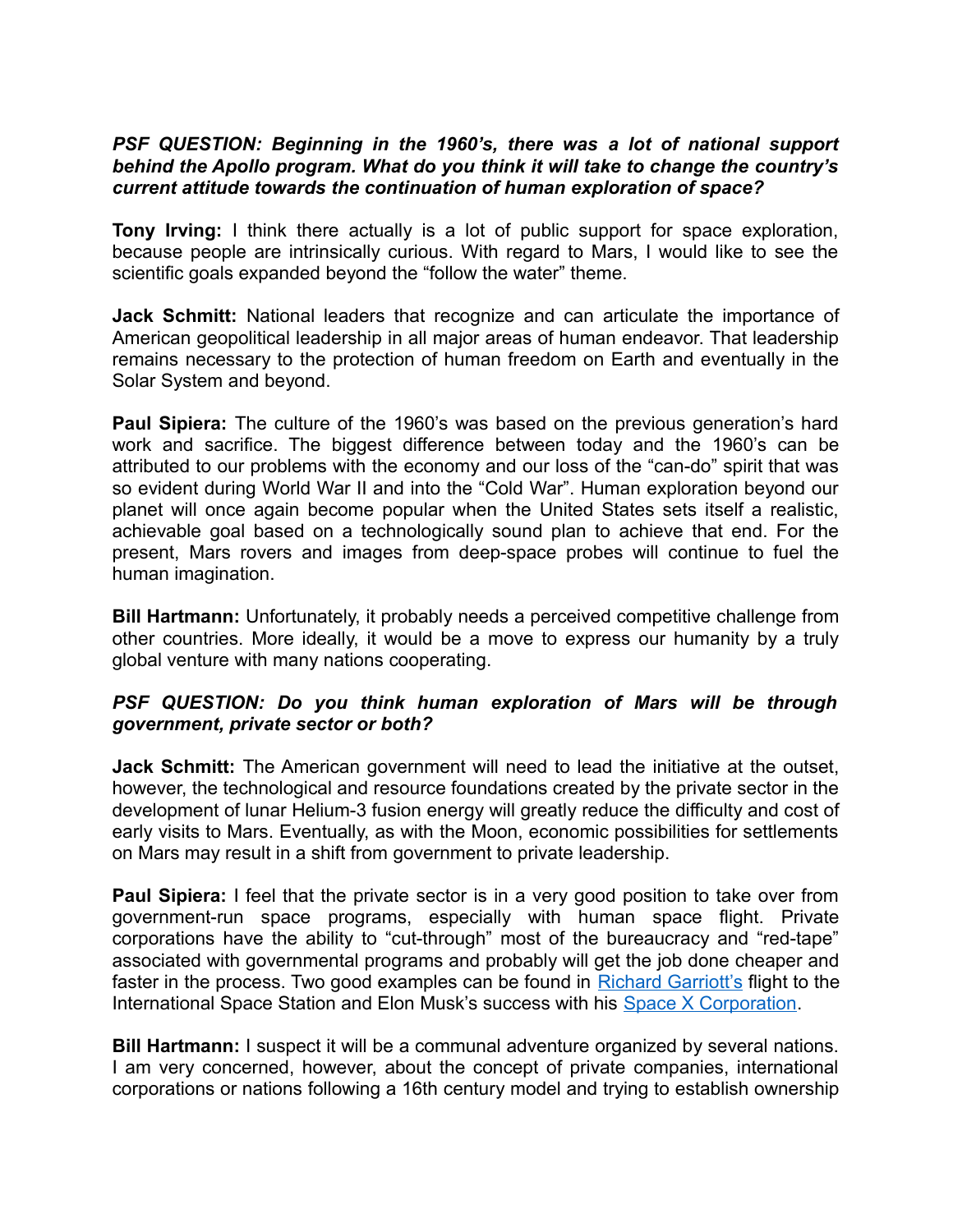of the resources in space. Do we really want whichever corporate entities happen to have the most money in the mid-21<sup>st</sup> century of human development to end up "owning" the best Martian sites or asteroidal resources - thus destabilizing Earth even more with the gulf between the "have" and "have not" nations?

**Tony Irving:** I would hope that both would be involved. Rather than competing, I feel that each of these sectors has different expertise, and we need all the expertise we can get.

# *PSF QUESTION: Do you think the fastest and most economical way for humans to get to Mars is by way of the Moon?*

**Paul Sipiera:** No, but I think that would be the most logical and technologically correct way to do it. I believe that either various governments or the private sector will choose the more spectacular approach like Project Apollo was for the Moon and go with a Marsdirect mission to cultivate both public interest and financial investors.

**Bill Hartmann:** No. Tom Paine's Presidential Commission on Space in the 1980's discussed establishing an infrastructure involving permanent space-station like ships in solar orbit between Earth and Mars, with aphelion somewhat beyond Mars. These would be "hotels" with support facilities, amenities for passengers, shielded refuges against solar storms, etc. Light, fast ships would deliver Martian explorers direct to such stations and depart when the station reached the Mars vicinity at predetermined intervals. This seems like a better long-term scenario than trying to involve landings and take-offs from the moon.

**Tony Irving:** Not necessarily. It would be nice to have further human exploration of different areas on the Moon, but I think we should "keep our eye on the prize". I favor a series of direct missions into Mars orbit culminating in a "locally" managed landing party of geologists to select samples. This scenario has aspects of the Apollo missions, but because of the higher gravity, it would be necessary with current propulsion methods to have a staging platform from which to launch an experienced crew with sufficient fuel to actually allow them to return to the orbiting craft.

**Jack Schmitt:** Once resource production settlements exist on the Moon, the primary resources of the Moon (water, oxygen, hydrogen and food) can vastly lower the cost of going to Mars and establishing initial bases there. As the Moon is only a few days away from Earth, development and testing of exploration equipment, sampling techniques, operational procedures, and autonomous human exploration during lunar exploration and settlement will greatly lower the risks of Mars exploration. Large quantities of lunar water will provide the radiation protection necessary for round trips to Mars. The heavy lift launch vehicle and long duration habitats necessary for lunar settlement meet most of the requirements for Mars transit and settlement and can be paid for by private investment in lunar Helium-3 fusion fuels. Those launch vehicles can be used to test Entry and Descent concepts in the upper atmosphere of Earth (Note: we do not know how to enter, descend and land a 40 metric tonne spacecraft on Mars.) Finally, the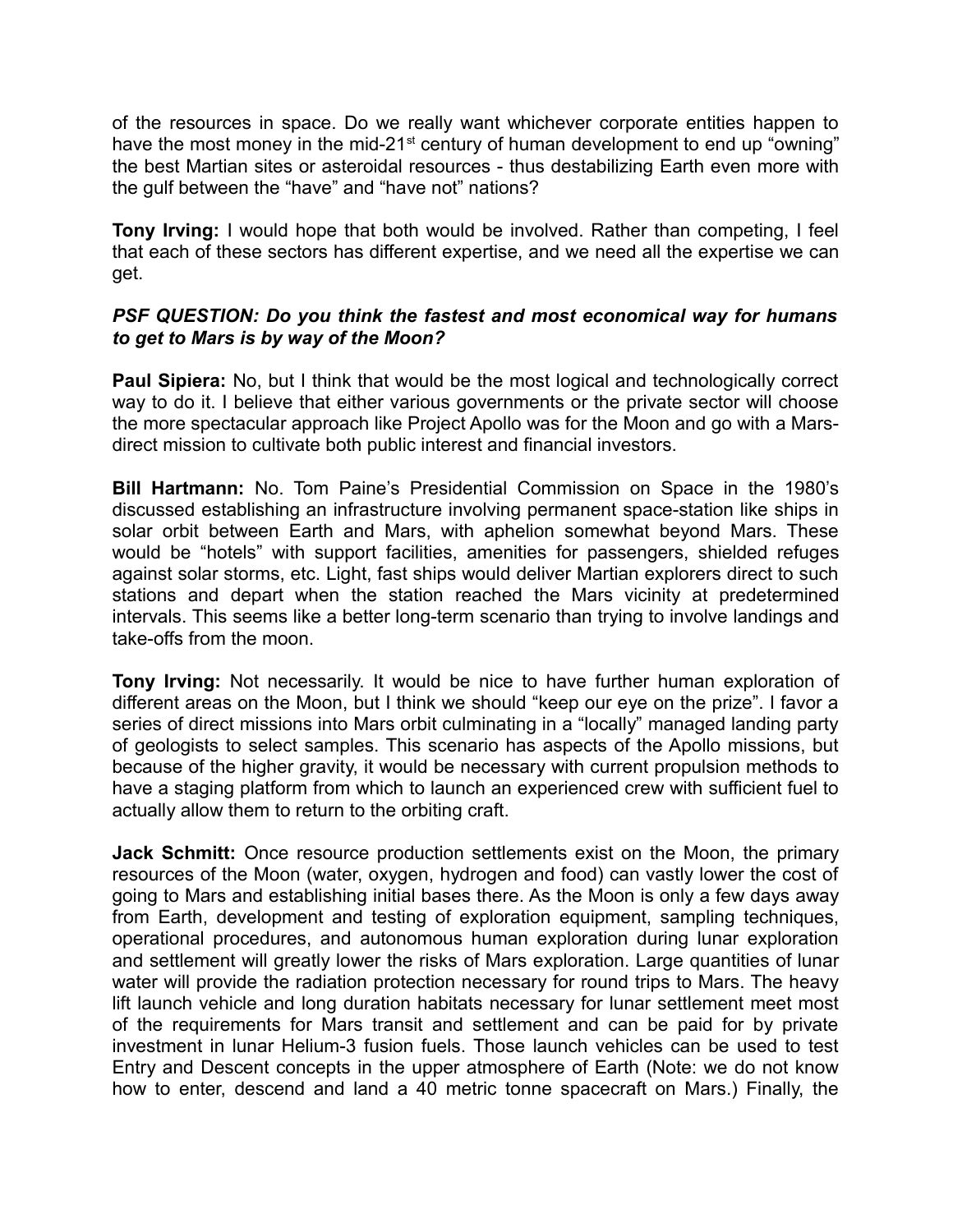successful development of Helium-3 fusion systems for terrestrial power applications will enable fusion rocket technology necessary to significantly shorten trips to and from Mars.

# *PSF QUESTION: Based on what we know now, what kind of geology/mineralogy may be discovered in Gale Crater?*

**Bill Hartmann:** It looks like Gale Crater may have had massive sedimentary deposits, which have been partly removed, exhuming old sediments, so we may be able to understand what kind of fluvial, sedimentary, and proto-biological activity happened there.

**Tony Irving:** We already know now that there are sedimentary conglomerates in a purported alluvial fan deposit. But what are the pebbles composed of? I presume that these are volcanic rocks, but it will be fascinating to find out and compare them to Martian meteorites.

**Paul Sipiera:** Gale Crater appears to be a large impact crater that could have deepseated igneous rocks in its central peak (Mt. Sharp). If so, these rocks may be similar in composition to the apparent "Martian-meteorites" found on Earth. Also, the crater floor appears to be filled with sediment that may provide evidence of a past wetter Mars and possibly fossils from that era.

#### *PSF QUESTION: Given the fact that all the Martian meteorites found on Earth are various forms of igneous rock and the recent rovers have identified sedimentary rocks and minerals on Mars, when will we (if ever) find a sedimentary Martian rock on Earth?*

**Tony Irving:** Remote sensing data suggest that the majority of rocks at the Martian surface are igneous rocks (albeit mostly covered with ancient red-brown dust). The selection of landing sites visited so far is biased towards regions with evidence for flowing water or hematite-rich mineral deposits. So I think the chances of finding and confirming a Martian sedimentary meteorite are very low, especially given that so far we have only 65 specimens in total.

**Jack Schmitt:** I suspect that an ejected near surface breccia fragment may be found someday; however, such fragments will have a difficult time surviving transit through the Earth's atmosphere. Looking closely at very small meteroritic debris in the Antarctic ice might show some clues as to a sedimentary origin now that we understand better what to look for.

**Bill Hartmann:** It's a great question that I've been asking meteorite experts for some years. The problem is: if a meteorite collecting team, say in Antarctica, picks up a Martian meteorite that is an obvious sedimentary rock, would it be recognized as a meteorite? I did an abstract some years ago with Derek Sears (U. Arkansas) and one of his students, suggesting that such "Martian sediment meteorites" would have fusion